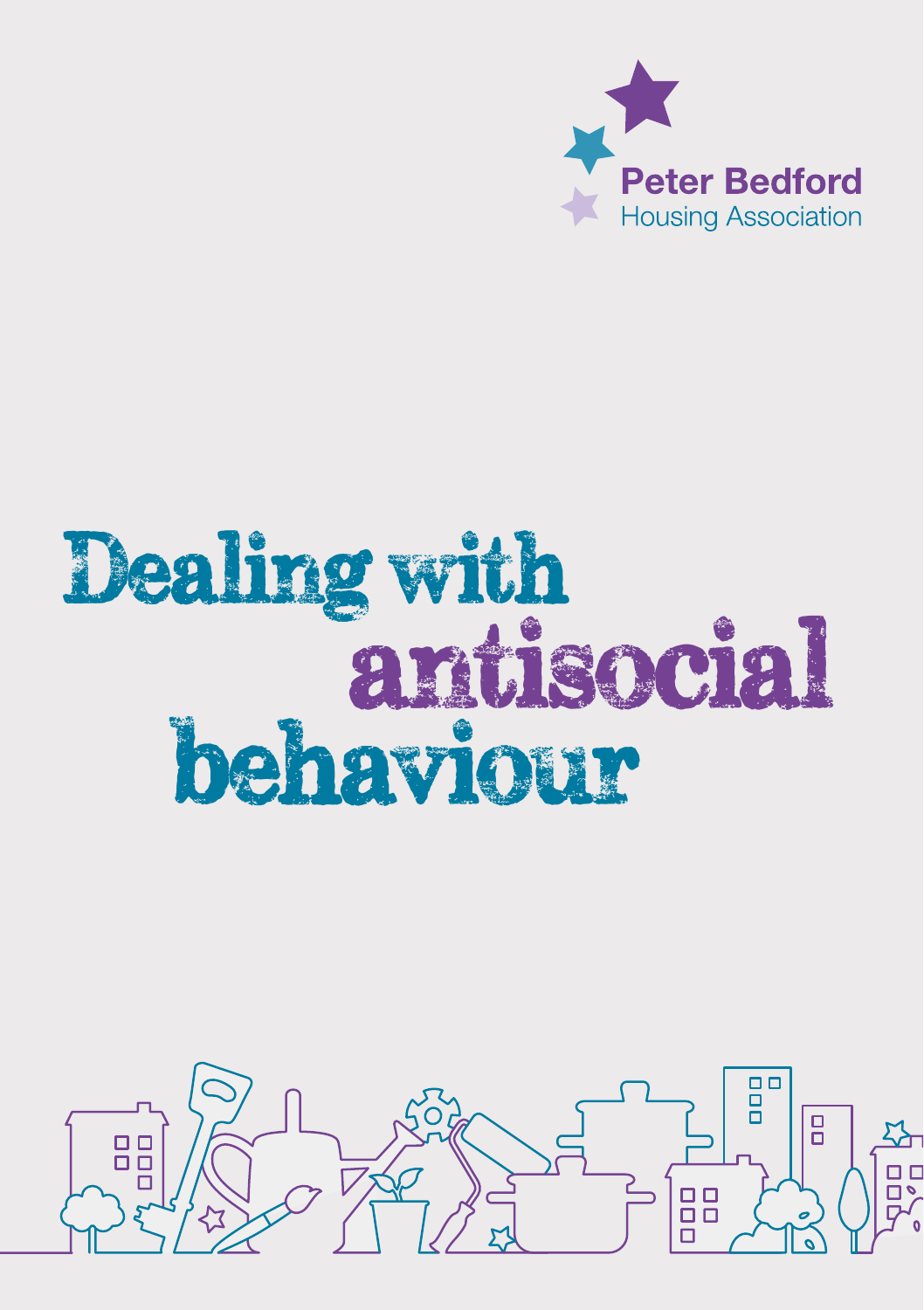

#### **What's antisocial behaviour?**

Antisocial behaviour can be excessive noise or other actions that disturb or upset others nearby.

#### **Examples include:**

- Abuse, harassment, threats of violence and assault.
- Loudly playing audio equipment such as a TV, hifis.
- Using noisy domestic appliances late at night, such as a washing machine.
- Dumping rubbish or abandoning cars.
- Slamming doors, arguments and shouting.
- Criminal activity, like drug taking and dealing.
- Some problems with pets.



#### **What it's not?**

It's important to try to get on and be tolerant of others. Sometimes other's actions and lifestyles can cause disagreement, but aren't considered antisocial behaviour.

#### **We won't usually take action under the following circumstances:**

- Personal disagreements.
- Normal living noises, such as flushing the loo, walking on floors.
- One off noise nuisance e.g. a party.
- Cooking smells.

 $\overline{O}$ 



## Avoiding antisoical behaviour

**You can avoid antisocial behaviour by:**

- Abiding by your tenancy agreement.
- Showing consideration for your neighbours.
- Not carrying out noisy DIY or using your vacuum or washing machine after 11pm.
- Letting your neighbours know if you plan to have a party.
- Not playing your TV, music or musical instruments loudly, especially at night.
- Not slamming doors or be heavy footed if you live above others.
- Putting your rubbish in bins provided.

#### **What PBHA will do:**

- Provide you with information about managing antisocial behaviour.
- Enable you to have house meetings to resolve less serious issues.
- Provide some initial advice on how best to resolve your problem.
- Make an appointment to carry out an interview with you. We'll aim to do this within 24 hours if the situation is high risk.
- Explain what we can do to assist and discuss what you can do to help yourself.
- Interview any other witness(es) and talk to the alleged offender if appropriate.
- Agree an action plan with you.
- We will work in partnership with other agencies to gather evidence and deal with antisocial problems.
- Consider using CCTV to gather evidence.

#### **If other actions haven't resolved the issue, we will take action by:**

- Evicting the perpetrator.
- Seeking an injunction against the perpetrator.